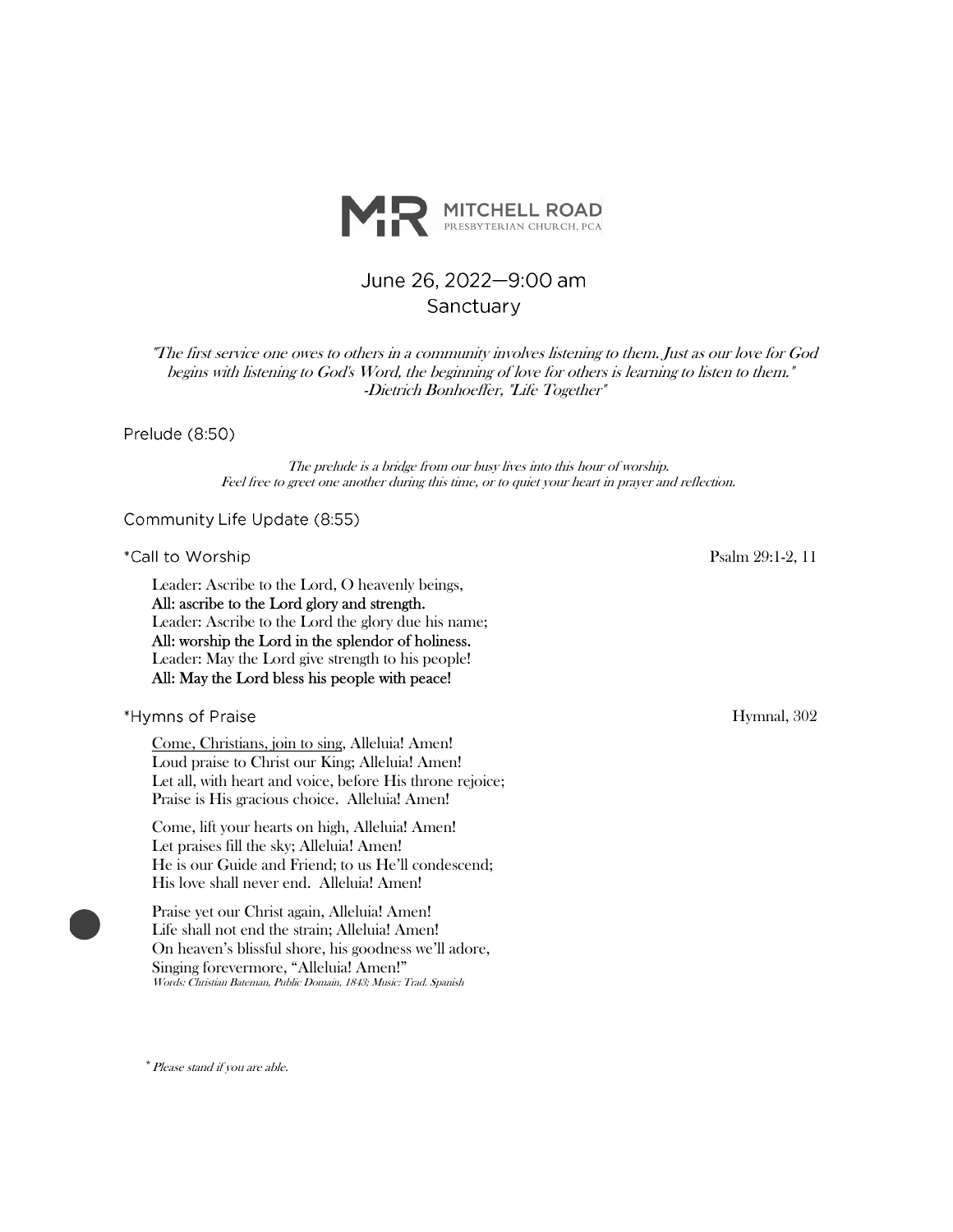<sup>1</sup> Love Divine, all loves excelling, joy of heav'n, to earth come down: Hymnal, 529 Fix in us thy humble dwelling, all thy faithful mercies crown: Jesus, thou art all compassion, pure, unbounded love thou art; Visit us with thy salvation, enter ev'ry trembling heart.

<sup>3</sup> Come, Almighty to deliver, let us all thy life receive; Suddenly return, and never, never more thy temples leave. Thee we would be always blessing, serve thee as thy hosts above, Pray, and praise thee, without ceasing, glory in thy perfect love.

<sup>4</sup> Finish, then, thy new creation; pure and spotless let us be: Let us see thy great salvation perfectly restored in thee; Changed from glory into glory, till in heav'n we take our place, Till we cast our crowns before thee, lost in wonder, love and praise. Words: Charles Wesley, Public Domain, 1747; Music: John Zundel, Public Domain, 1870.

#### \*Prayer of Adoration

#### **Scripture Reading**

Rejoice in the Lord always; again I will say, rejoice. Let your reasonableness be known to everyone. The Lord is at hand; do not be anxious about anything, but in everything by prayer and supplication with thanksgiving let your requests be made known to God. And the peace of God, which surpasses all understanding, will guard your hearts and your minds in Christ Jesus.

Finally, brothers, whatever is true, whatever is honorable, whatever is just, whatever is pure, whatever is lovely, whatever is commendable, if there is any excellence, if there is anything worthy of praise, think about these things. What you have learned and received and heard and seen in me—practice these things, and the God of peace will be with you.

Leader: This is the word of the Lord. All: Thanks be to God!

Praver of Confession

Leader: Lord, forgive us for listening to the voices of fear and anxiety, rather than you, our comforter and guide.

May we be open to accepting the help you offer.

## All: Holy Spirit, we receive your peace.

Leader: Forgive us for closing our hearts to you, for allowing sin to make us callous to your kindness and unable to show your love to those around us.

# All: Holy Spirit, we receive your love.

Leader: Often we live in our own strength rather than walking by the Spirit. Forgive us for not believing that your grace is sufficient for us, and that your power is made perfect in our weakness.

# All: Holy Spirit, we receive your sustaining power.

Moment of Silent Confession

Philippians 4:4-9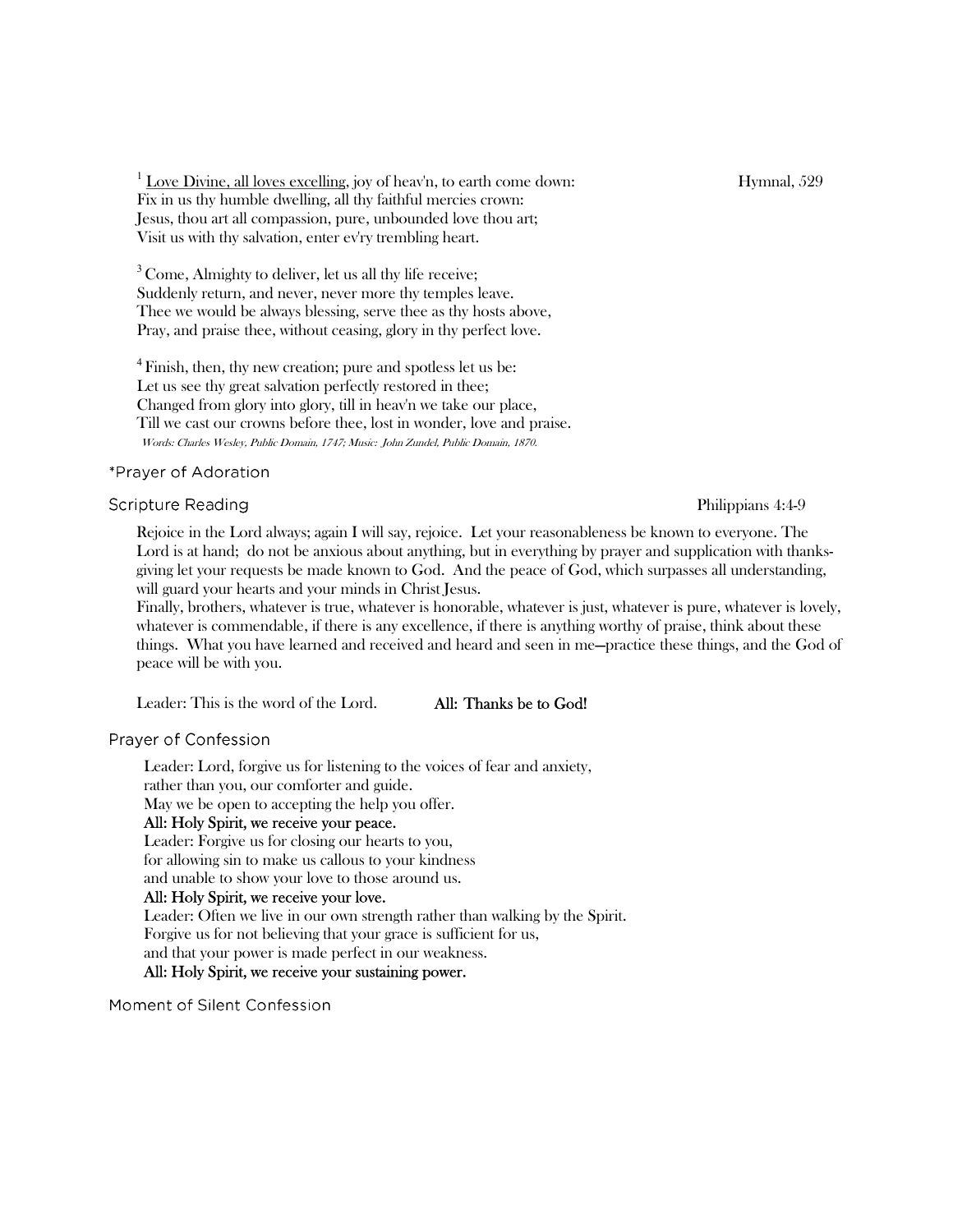#### Words of Grace and Peace

"Let not your hearts be troubled. Believe in God; believe also in me...These things I have spoken to you while I am still with you. But the Helper, the Holy Spirit, whom the Father will send in my name, he will teach you all things and bring to your remembrance all that I have said to you. Peace I leave with you; my peace I give to you. Not as the world gives do I give to you. Let not your hearts be troubled, neither let them be afraid."

## **Choral Meditation**

Peace...Shalom. Peace I leave with you, peace I give to you: Peace, peace...shalom. Peace I leave with you, my peace I give to you: peace, peace...shalom.

#### Shalom...my peace I give to you.

Peace I leave with you, peace I give to you: Peace, peace, shalom. Not as this world gives, I give to you; Do not be afraid. Words: John 14:27-28; Music: Dan Forrest; © 2020, Beckenhorst Press

#### Prayer of Supplication

Leader: Lord, make us instruments of your peace.

All: Where there is hatred, let us sow love; where there is injury, pardon; where there is discord, union; where there is doubt, faith; where there is despair, hope; where there is darkness, light; where there is sadness, joy.

Leader: Grant that we may not so much seek to be consoled as to console; to be understood as to understand; to be loved as to love.

All: For it is in giving that we receive; it is in pardoning that we are pardoned; and it is in dying that we are born to eternal life. Amen.

#### \*Hymn of Worship

K4-K5 may leave for Kids Church. One parent will need to escort the child to the Commons Area.

Speak, O Lord, as we come to You, to receive the food of your Holy Word. Take your Truth, plant it deep in us; shape and fashion us in Your likeness; That the light of Christ might be seen today in our acts of love and our deeds of faith. Speak, O Lord, and fulfill in us all Your purposes for your glory.

Speak, O Lord, and renew our minds help us grasp the heights of your plans for us. Truths unchanged from the dawn of time, that will echo down through eternity. And by grace we'll stand on your promises; and by faith we'll walk as You walk with us. Speak, O Lord, 'til your church is built, and the earth is filled with your glory. Words and Music: Keith Getty, Stuart Townend © 2005 Thankyou Music Song No. 4615235 CCLI No. 789870

Journey Through Scripture Video

Prayers of the People

Prayer of Saint Francis

John 14:1, 25-27

Adult Choir